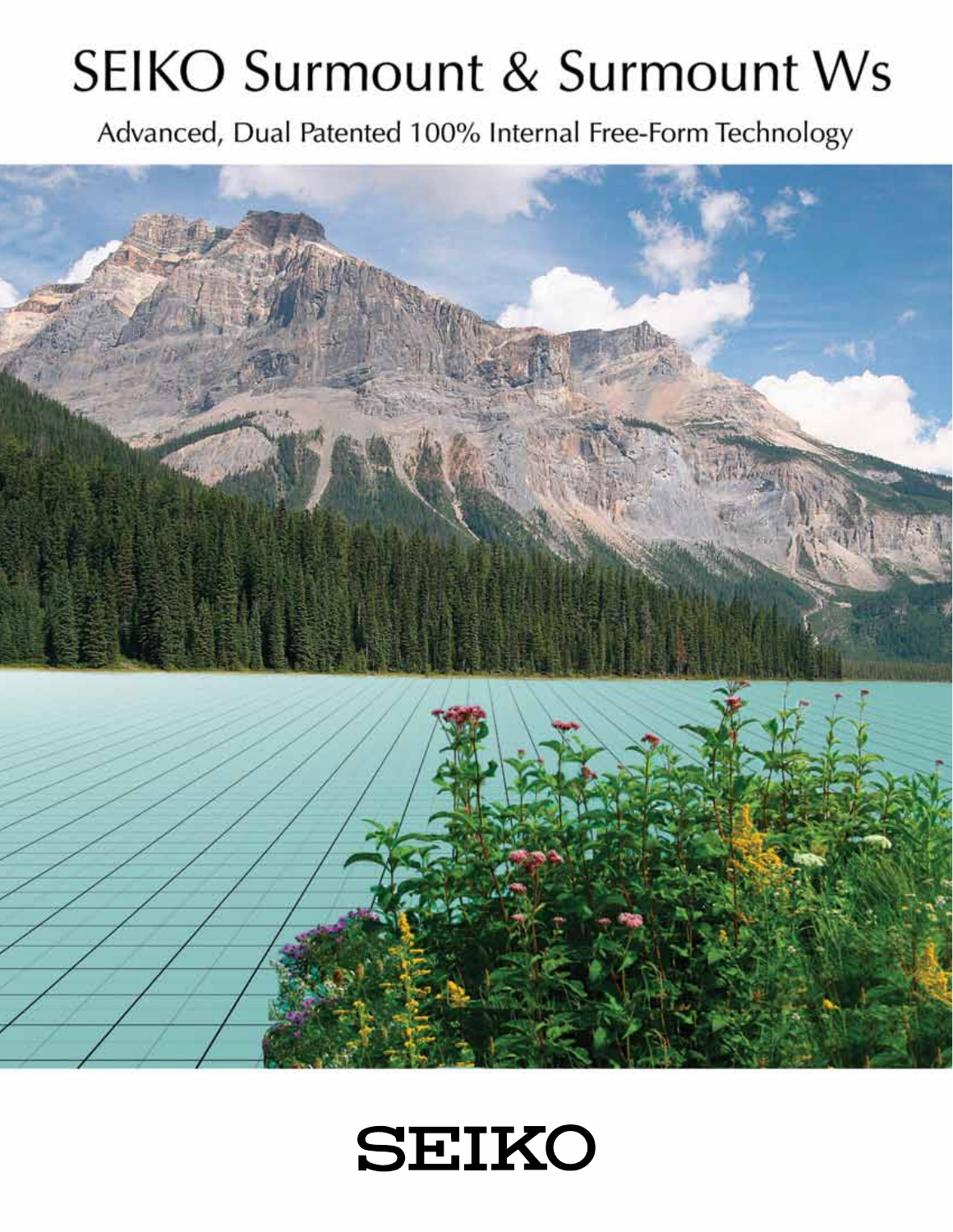# SEIKO Surmount & Surmount Ws

# Dual Patented 100% Internal Free-Form Technology

Creates the Widest, Most Natural and Comfortable Visual Experience Possible

SEIKO Surmount and new SEIKO Surmount Ws 100% internal free-form progressive lenses are our most technologically advanced lenses. Their dual patented\* design processes complex convex curves onto the concave back surface of the lens, permitting the use of flatter base curves on plus power prescriptions. The result is lenses that are up to 25% flatter in profile, even when compared to our other internal free-form designs. Wearers will enjoy the superior optical performance of 100% internal freeform technology, along with slimmer, lighter, more attractive eyewear.



Patented Convex Curve on Concave Side

#### **Two Advanced Designs, Hard & Soft**

Surmount lenses are recommended for active lifestyle wearers. Their soft design effectively reduces swim and sway distortion. They offer clear distance (40% wider) to the periphery, a smooth natural intermediate, and a wide, full power reading area.

Surmount Ws (Wide & Short) lenses are preferred by those with sedentary lifestyles, who use their eyewear mostly for near vision. Its hard design provides a 42% wider reading area with clear distance vision to the periphery. SPH: 0.00D, ADD: +2.00D



Surmount - Soft design for minimal swim and sway



Surmount Ws - Hard design for expanded near and distance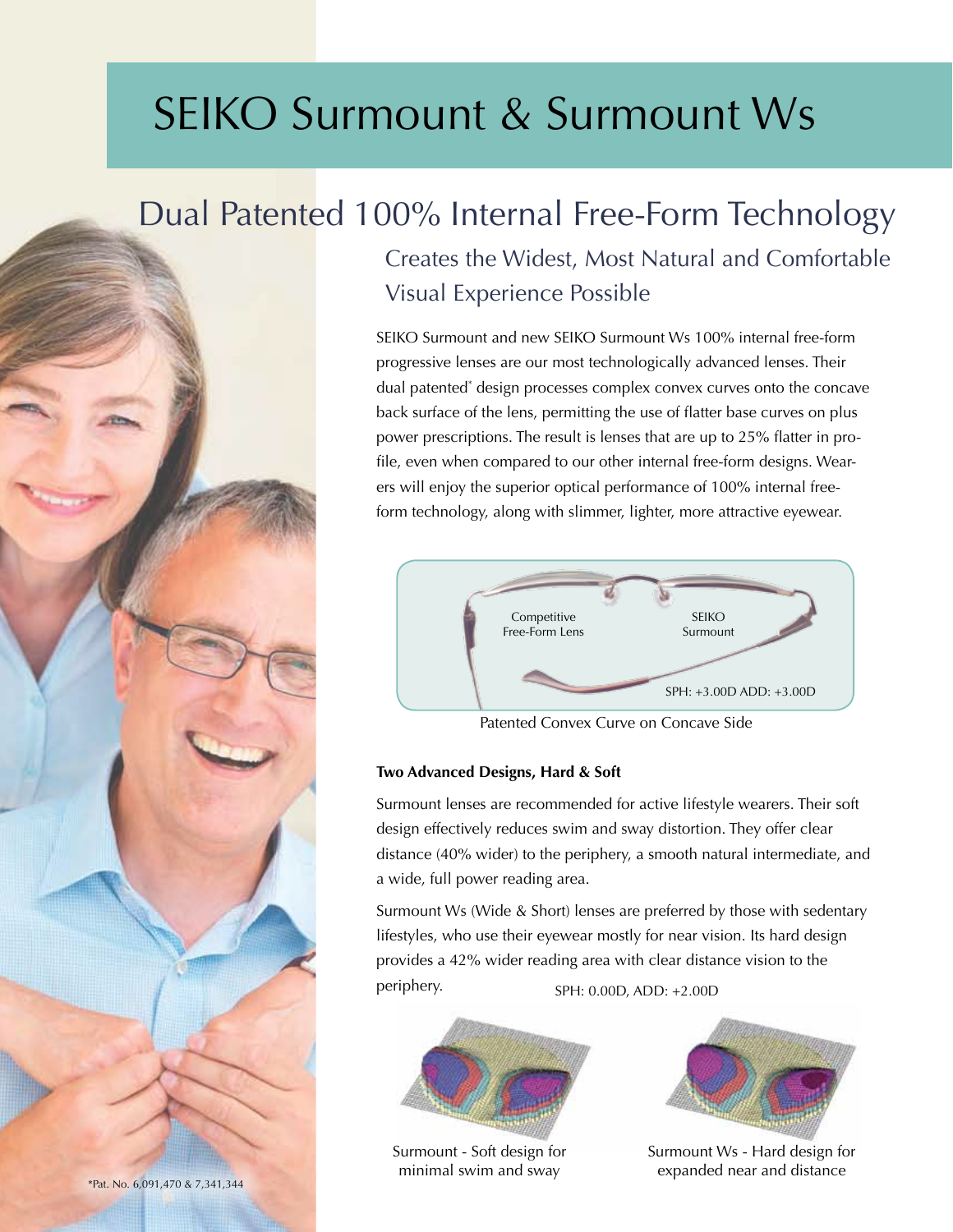- SEIKO Surmount Soft design with wide stable vision for active lifestyle wearers
- SEIKO Surmount WS Hard design for wider viewing zones
- Convex curve on concave lens surface for slimmer plus prescription lens profiles
- Ideal for difficult prescriptions with high sphere, cylinder, adds, and or prism
- Variable inset based on distance Rx, PD, and customized near reading distance
- As-Worn technology allows for fully compensated measured power throughout

#### **Variable Inset & Customized Optimization**

Surmount calculates the precise inset placement needed to achieve point focus and optimum clarity at a standard 35cm reading distance. The ECP may further optimize the inset placement by specifying the wearer's preferred reading distance.



Standard inset can result in restricted reading areas



Fixed Inset Optimized Variable Inset

Surmount calculates optimal inset from distance Rx & PD

Inset can be individually optimized by specifying the wearer's preferred reading distance (default

#### **Multi-Polar Astigmatic Correction**

Multi-polar astigmatic correction manages unwanted cylinder in all meridians, creating a balanced progressive design that increases wearer comfort. It takes into account the three-dimensional orientation of the eye and its axis of rotation and provides proper eye to lens alignment in all directions. This significantly improves panoramic vision and image stability.



Multi-polar astigmatic correction controls unwanted cylinder in all meridians, increasing wearer comfort, especially when viewing off axis.



**Advanced Aspheric Compensation**

Surmount modifies the Rx to achieve an optically precise correction in the as-worn position. This compensation factors in eye rotation, vertex distance and frame tilt. The benefit to the wearer is improved clarity and visual comfort throughout the entire lens, with expanded peripheral vision, even in high-cylinder, high-add Rx's.

#### **Advanced Materials & Coatings For A Custom Fit**

Surmount lenses are available in 1.50 and polycarbonate as well as in Trivex® and 1.60, 1.67 & 1.74 high index plastic in clear, polarized and Transitions® lenses. Transitions<sup>®</sup> XTRActive<sup>™</sup> and SEIKO Sportswear Transitions<sup>®</sup> SOLFX™ lenses (G15 green/gray) are available in 1.67, Trivex® and polycarbonate.